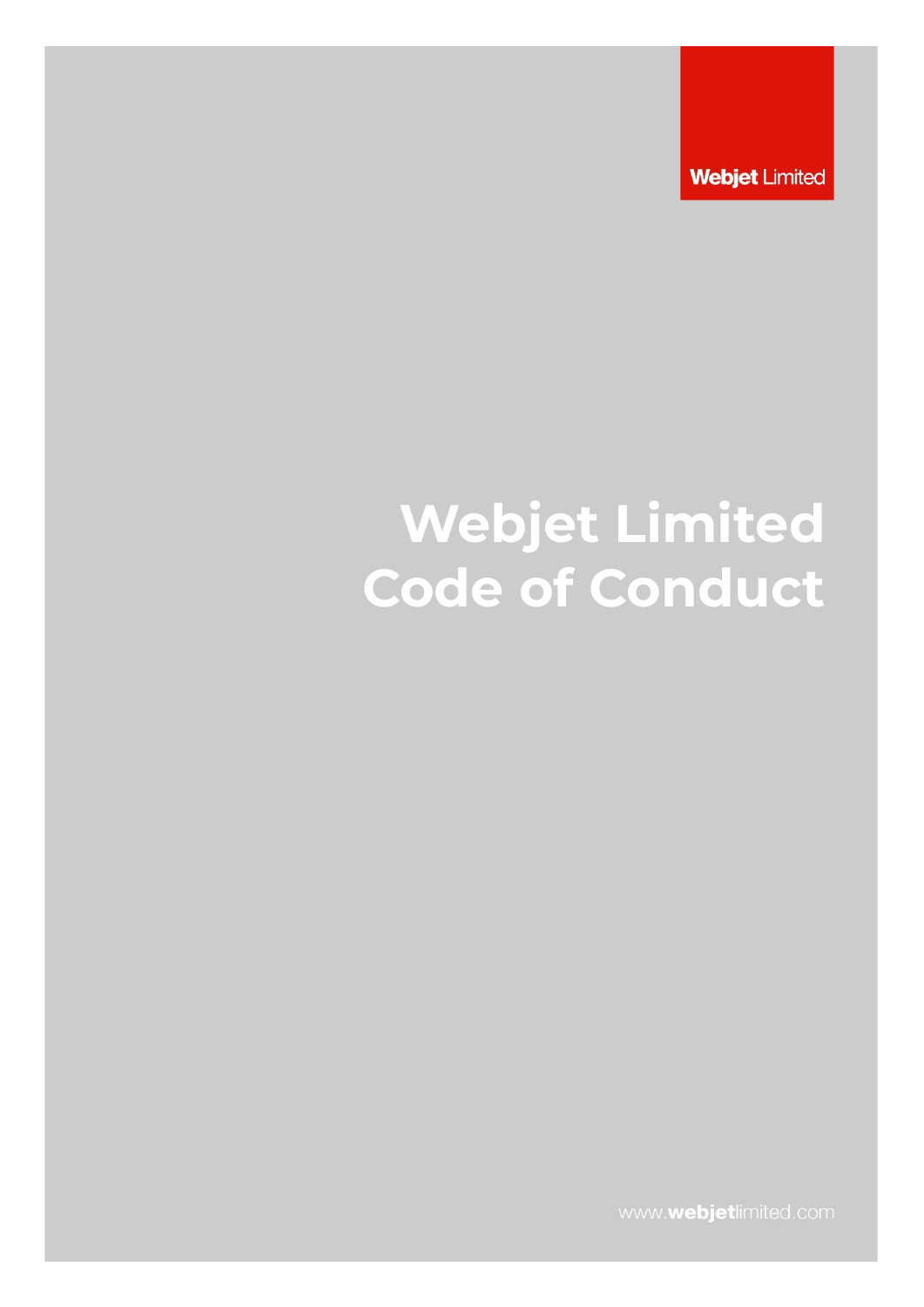# Our values

#### Respect.

Our people are our greatest asset. They bring passion, commitment, dedication, and pride in what they do. We respect each other, we value collaboration, we are prepared to have robust debate and we have fun in what we do.

#### Integrity.

We are focused on delivering superior outcomes. We always seek to do the right thing and value integrity, accountability and delivering quality in everything we do.

#### Delivering value.

We are focused on delivering high quality products, excellence in customer service, maintaining strong relationships with our supply partners, providing an engaging and supportive work environment for our employees, and delivering value for our shareholders and the broader community.

#### Agility.

Unafraid to disrupt traditional norms, we constantly challenge ourselves to look for new ways to win and deliver value. Our people are agile and nimble and we empower them to effect change.

### Hunger to win.

As we grow, we remember our humble roots and always strive to retain the spirit that comes with being the challenger brand. We constantly seek to challenge ourselves to find new growth opportunities, innovations and creative ways to deliver value across all aspects of our business. We value curiosity, being brave and having confidence to try new things.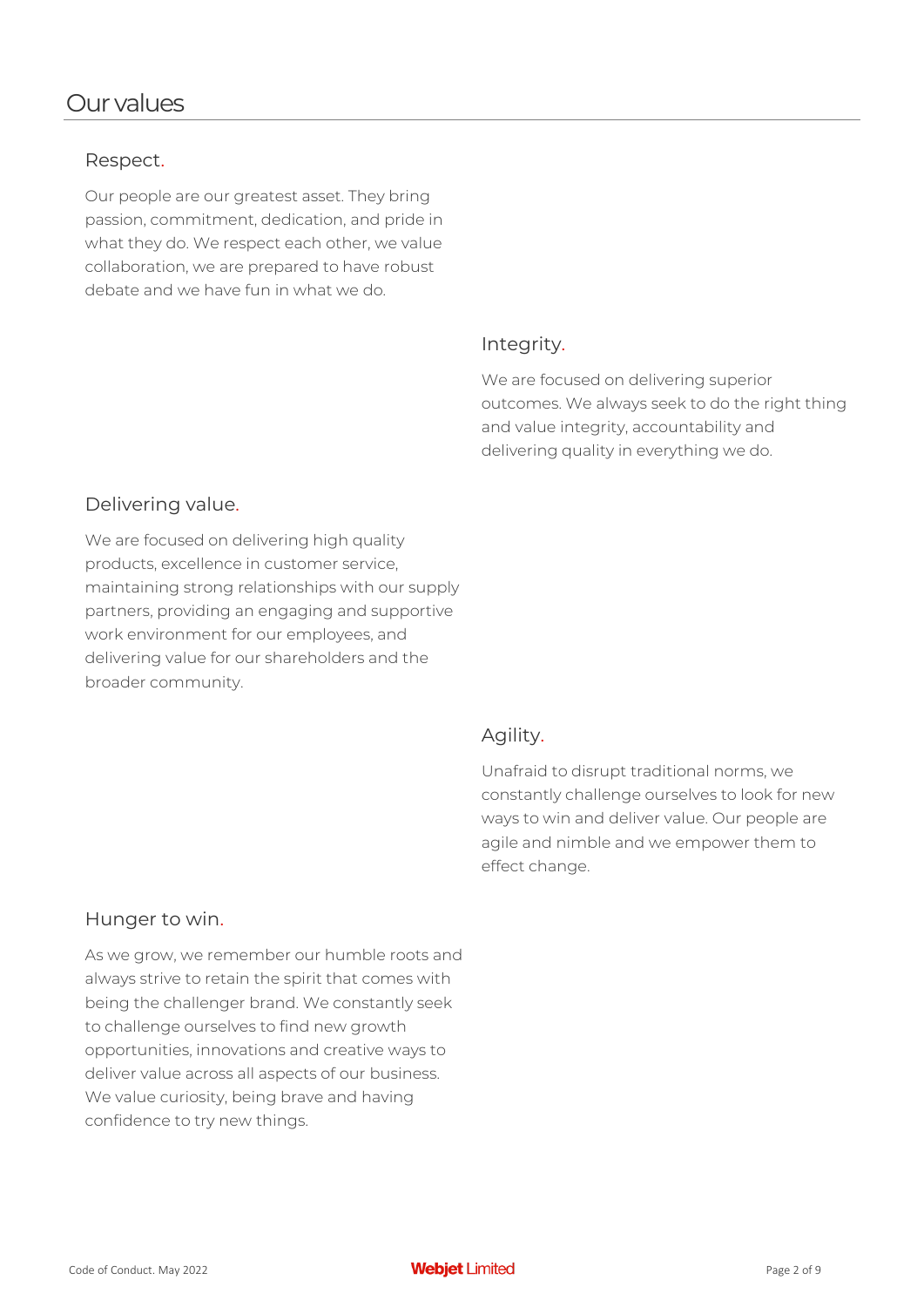# 1. About ourCode of Conduct.

Webjet Limited is committed to operating to the highest standards of ethical behaviour and honesty and with full regard for the safety and wellbeing of our people, customers, the wider community and the environment.

This Code of Conduct (Code) outlines the minimum standards of conduct and behaviour we expect of all our people, including employees, directors, contractors, and everyone working at Webjet or its controlled entities (together Webjet), regardless of your location.

Please familiarise yourself with the requirements of this Code and ensure you understand them fully. You are required to comply with this Code whilst working at Webjet and whenever you are identified as a representative of Webjet (including outside working hours or your workplace).

This Code should be read in conjunction with other Webjet policies and guidelines applicable to you, some of which are referred to in this Code.

Depending on the entity you work for within Webjet, there may also be provisions in your employment or engagement agreement or policies specific to your division, employer entity or geographic region that cover topics similar to those in this Code. Should there be any conflict between the provisions of this Code and those in your employment or engagement agreement or applicable local policies, the latter will prevail.

Any suspected breach of this Code will be treated seriously and investigated. A breach of this Code may result in disciplinary action, including termination of your employment.

This Code may be reviewed and changed from time to time to ensure it is operating effectively. This Code does not form part of any contract of employment or enterprise agreement. The most up-to-date version of this Code can be found on your local intranet and on our investor website at webjetlimited.com.

# 2. Diversity and inclusion.

Webjet is an equal opportunity employer and welcomes people from a diverse range of backgrounds. We strive to create an inclusive environment that respects and celebrates cultural diversity in our workplace.

Our decisions regarding recruitment, selection for specific roles and career progression are based on personal merit, competency and the candidate's potential to effectively perform the role. We recognise the importance of attracting and retaining talented people with a diverse mix of skills, backgrounds, ethnicity, experience and expertise.

For more information please refer to our *Diversity Policy*.

# 3. Our expectations of you.

#### 3.1 Compliance with laws and ethical standards

We strive to conduct ourselves and our business in an ethical manner at all times. Ethical conduct relates to standards of behaviour characterised not only by complying with the law, but also by acting honestly, fairly, with integrity and with respect for others and the communities and environments in which we operate.

As a Webjet team member, you are expected to:

- comply with the letter and spirit of all laws and regulations applicable in Australia and in any jurisdiction in which Webjet carries out operations or activities;
- comply with all policies, procedures and guidelines of Webjet;
- observe the highest standards of honesty, integrity and ethical behaviour;
- conduct our business in accordance with our values; and
- strive to earn and maintain the respect and trust of fellow team members, customers and the wider community.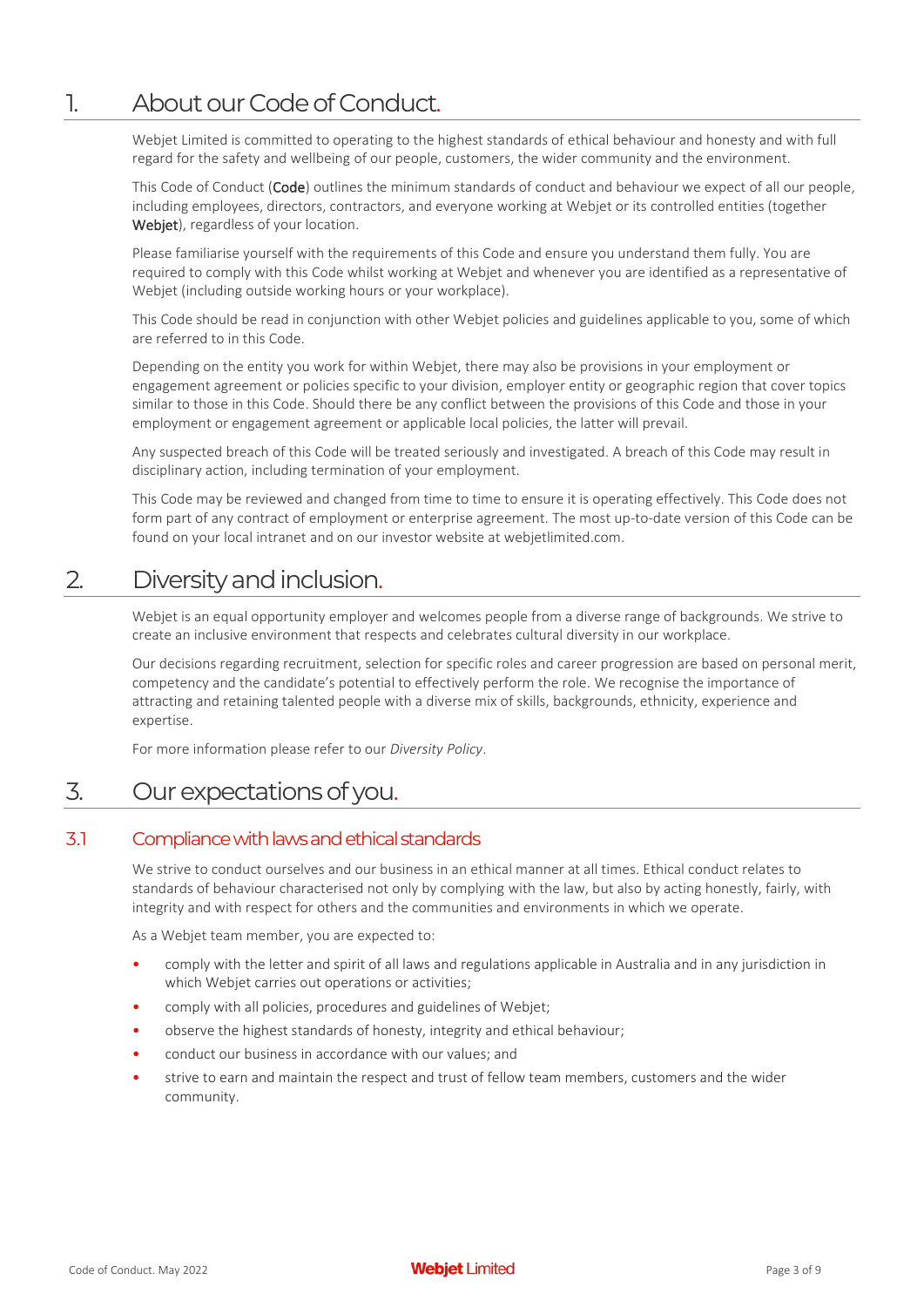### 3.2 Safety, wellbeing, respect and human rights

#### **Safety, health and wellbeing**

The safety, health and wellbeing of our people are our highest priority. We will ensure that every effort is made, and every precaution is taken, to ensure that our people are provided with safe, healthy and comfortable working conditions.

Safety is everyone's responsibility at Webjet, and it is your responsibility to:

- take all steps necessary to ensure your own health and safety:
- not do anything that would endanger the safety of any other person;
- immediately report to your manager or HR representative any safety incidents, injuries or hazards identified in or around your working environment; and
- comply with all health and safety policies, procedures and guidelines.

For more information please refer to our *Occupational Health and Safety Policy* and our *Drug and Alcohol Policy*.

#### **Respect in the workplace**

We are committed to treating everyone with dignity and respect. At Webiet, it is everyone's responsibility to participate in the development, promotion and maintenance of a working environment free from discrimination, bullying and harassment.

#### Bullying is any repeated unreasonable behaviour directed towards a person or group of people that creates a risk to their mental or physical health and safety. Some examples may include:

- verbal abuse, screaming, insults, swearing at a person or name-calling;
- deliberate exclusion or isolation from workplace activities;
- intimidation and threats;
- assigning meaningless tasks unrelated to a person's job; or
- deliberately withholding information that is vital for effective work performance.

Bullying is always unacceptable and may be against the law.

Harassment occurs when someone engages in unwelcome behaviour in relation to a particular attribute that results in a person feeling offended, humiliated or intimidated, and under the circumstances, it would be reasonable for them to feel this way. Some examples may include telling insulting jokes about a person's sexual orientation or racial group and making derogatory comments or taunts about someone's religion.

Even if there is no intention to offend or humiliate, seemingly harmless acts such as gossip, jokes, teasing or the use of inappropriate nicknames, could all possibly constitute harassment.

Discrimination is treating or proposing to treat someone unfavourably because of a personal characteristic protected by the law. These are referred to as 'protected attributes' and may include but are not limited to:

- gender, marital status, pregnancy, breastfeeding or parental or carer status;
- sexual orientation, gender identity or intersex status;
- race, colour, descent, nationality or ethnic background;
- religious belief, political opinion or industrial activity;
- disability, disease or injury; and
- age.

Unlawful discrimination, bullying and harassment are not tolerated at Webjet and may constitute serious misconduct and result in disciplinary action.

For more information please refer to our *Equal Employment Opportunity, Bullying and Harassment Policy*.

#### **Human rights and modern slavery**

Wherever we operate, we respect the human rights of our people, our customers and those of our suppliers and business partners. We reject all forms of modern slavery, including slavery, servitude, forced labour and human trafficking. We are committed to identifying and mitigating modern slavery and human rights risks across our own business and through our supply chain relationships.

Our latest Modern Slavery Statement, along with previously published statements, are available on our investor website at webjetlimited.com.

### 3.3 Conflicts of interest

You are expected to act in the best interests of Webjet. You should avoid any situation which involves, or may involve, an actual or perceived conflict between your personal interests, commercial activities or affiliations outside of Webjet (including any duties you owe to third parties) and the interests of Webjet.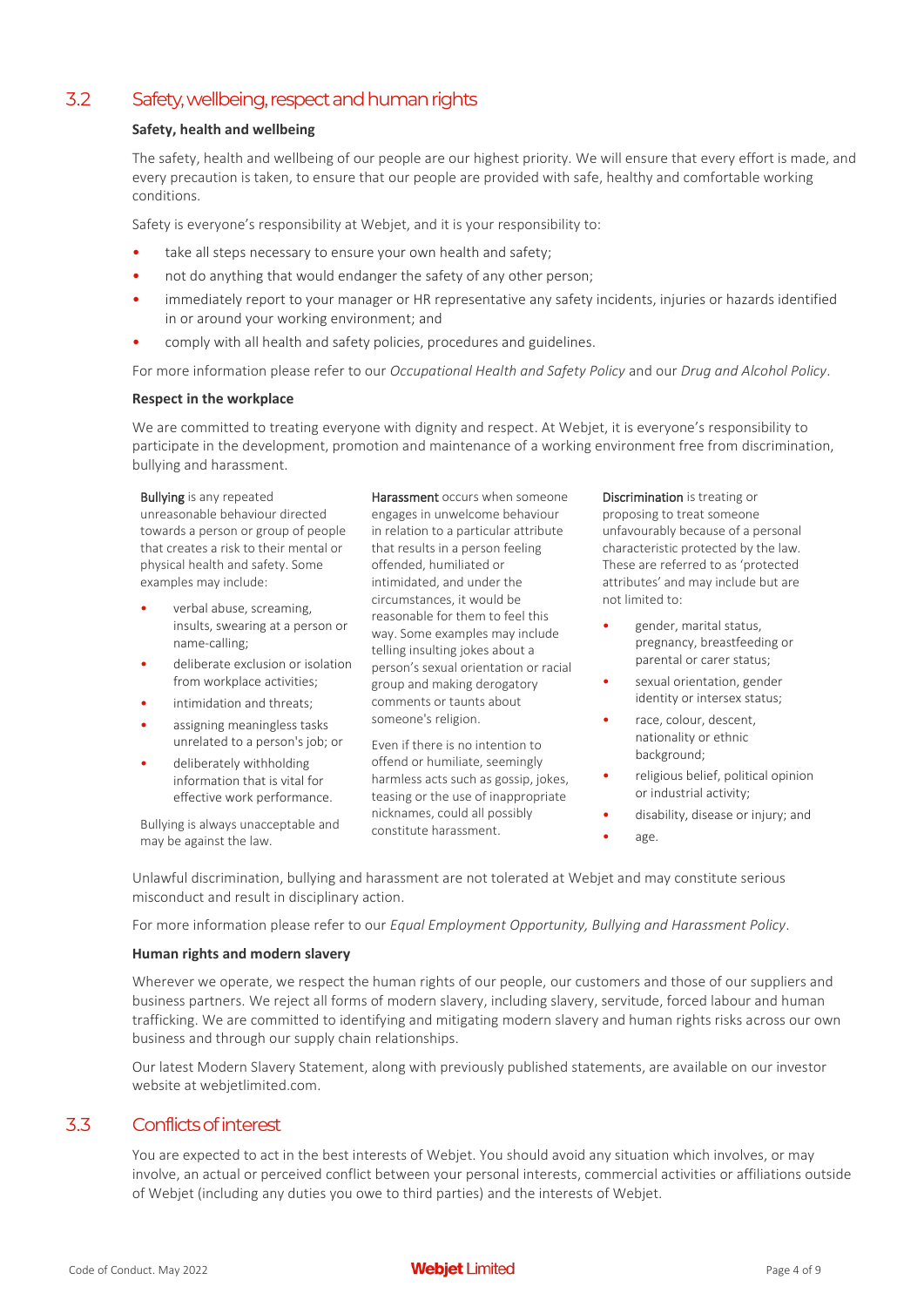Any actual, potential or perceived conflicts of interest must be disclosed to the appropriate people (including your manager and HR leader) or, if you are a member of the Board, in accordance with our Board Charter.

If you have an actual or perceived conflict of interest, you should not participate in any decision-making process relevant to the conflicted matter or be present during any discussions relating to the conflicted matter.

#### 3.4 Trading in Webjet securities

You should never deal (or procure another person to deal) in the shares or other securities of Webjet or another company if you have unpublished price sensitive information which could materially affect the price or value of those shares or securities. There are blackout periods during which you are not permitted to trade in Webjet securities, and additional restrictions apply to directors and senior managers.

For more information please refer to our *Share Trading & Conflicts Policy*.

#### 3.5 Anti-bribery, fraud and corruption

You must comply with all applicable anti-bribery and corruption laws, regardless of your location or position. Failing to comply with anti-bribery and corruption laws is a criminal offence and can result in significant penalties, including imprisonment, large fines and reputational damage.

You must never offer or accept any bribe, kickback, secret commission or other payment or benefit of a similar nature, including any irregular payment to influence or achieve a particular business outcome for Webjet.

All suspected fraudulent or corrupt conduct at Webjet will be thoroughly investigated. Appropriate disciplinary action will be taken against anyone who is found guilty of bribery, fraud or corruption, including referral to appropriate law enforcement or regulatory bodies for independent investigation.

For more information please refer to our *Anti-Fraud and Corruption Policy*.

#### 3.6 Gifts, entertainment and hospitality

As a Webjet team member, you are expected to maintain honest, unbiased and ethical relationships with all our business partners.

Subject to the below guidelines, you are prohibited from receiving gifts, entertainment, meals, travel or any other good or service of value from existing or potential business partners, where such receipt might directly or indirectly influence, or be perceived to influence, your business judgement or decision-making.

While gifts should generally be declined, you may accept a gift if the following guidelines are followed:

- If accepted, the cumulative value of gifts received from a business partner should not exceed \$300 in any 12 month period.
- Gifts that do not meet the above criteria may be accepted only if the gift will be used as a shared item (such as food baskets) or as a charity or raffle prize at a Webjet company-wide or departmental function.
- The gift is not made during a period in which bids are being sought to award a new contract or renegotiate an existing contract with a business partner.
- Gifts won as part of a contest or give-away, where other individuals have an equal chance of winning, are excluded from the above requirements.
- Notwithstanding the above, gifts of cash or other negotiable instruments, including loans, are always prohibited regardless of their value.
- You must advise your manager as soon as you receive any gift, including meals and entertainment.

#### 3.7 Competition and consumer law

At Webjet, our goal is to promote business success through the pursuit of fair competition within the regulatory requirements. Competition and consumer laws exist to promote and maintain fair and open competition and protect consumers. You must comply with all competition and consumer laws that apply in the countries in which we operate, including the Australian Consumer Law. Depending on your role and location, you may also be required to complete mandatory competition and consumer law training.

If you are unsure about a competition or consumer law matter, you should speak with your manager or a member of our legal team.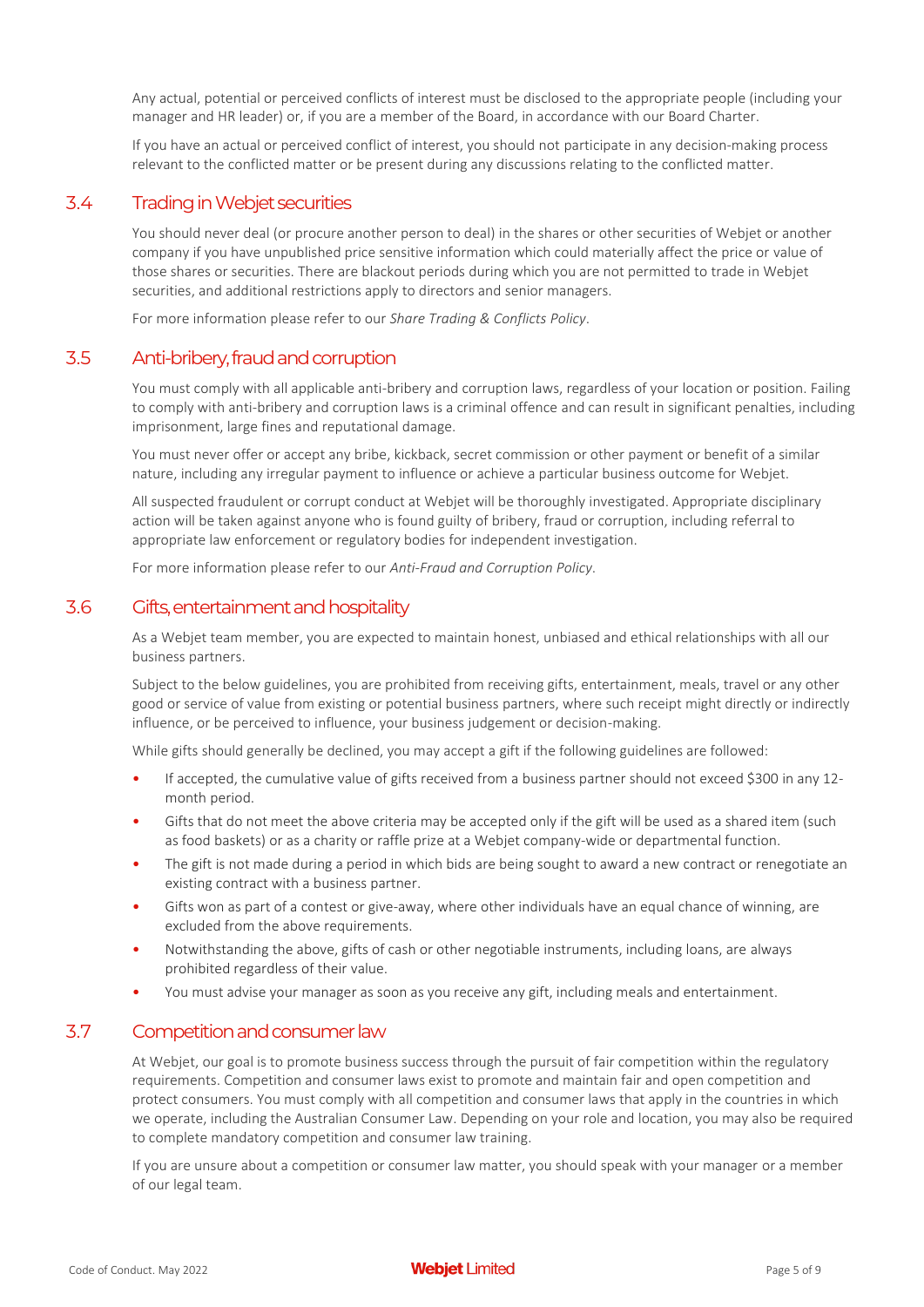### 3.8 Webjet property

As a Webjet team member, you may be given access to Webjet property to enable you to perform your role. Webjet property includes funds, equipment, systems, products, confidential information, intellectual property (including trademarks and business names) and other assets and resources belonging to Webjet. You are responsible for taking care of any Webjet property that you have access to and using them in an appropriate and responsible way.

You must:

- only use Webjet property for Webjet's legitimate business purposes and not for personal gain or to Webjet's detriment;
- use Webjet property in accordance with the terms on which they are provided to you;
- use reasonable endeavours to protect any Webjet property in your possession from harm, damage or loss; and
- immediately report any suspected fraud or theft of Webjet property for investigation.

#### 3.9 Confidentialityand privacy

#### **Confidentiality**

During your time with Webjet you may be entrusted with confidential information about Webjet and its businesses. This can include business plans, strategies, customer lists, technical or financial information, commercial arrangements, trade secrets, know-how, personal information and intellectual property.

You are required to:

- use Webjet's confidential information only for the purpose of performing your role;
- not disclose Webjet's confidential information except on a 'need-to-know' basis to other Webjet team members or authorised recipients (such as professional advisers and auditors) or if required by law;
- protect Webjet's confidential information and make sure it remains confidential, including prominently marking all copies of confidential information as 'confidential' and complying with all security measures and processes designed to safeguard the information from loss or unauthorised access or use; and
- notify your manager immediately upon becoming aware of any actual or suspected loss, unauthorised use, copying or disclosure of Webjet's confidential information and use reasonable endeavours to prevent or stop such loss, unauthorised use, copying or disclosure.

When you leave Webjet, you should immediately stop using Webjet's confidential information and at Webjet's option, either return or destroy any confidential information in your possession or control. We may require you to certify this in writing. Your obligations of confidentiality to Webjet will continue even after you leave Webjet.

#### **Privacy**

At Webjet, we respect the privacy of people who deal with us. All of us are responsible for complying with the laws that govern the collection, use and protection of personal information obtained from our customers, team members and others. You should familiarise yourself with the terms of the Privacy Policy applicable to your business division, which are available online. As a general rule, you should never share someone else's personal information without that person's consent.

If you are unsure about a matter relating to privacy or the handling of personal information, you should speak with your manager, our Data Protection Officer or a member of our legal team.

#### 3.10 Continuous disclosure

Webjet Limited is listed on the ASX and must comply with the continuous disclosure requirements of the Corporations Act and the ASX Listing Rules. All price sensitive information must be disclosed immediately to the ASX, except in some limited circumstances. Price sensitive information is information that a reasonable person would expect to have a material effect on the price or value of Webjet's securities.

If you become aware of information that you think may be price sensitive information, you should immediately report this to the Managing Director, Company Secretary or Chair of the Board in accordance with our Market Disclosure & Communications Policy.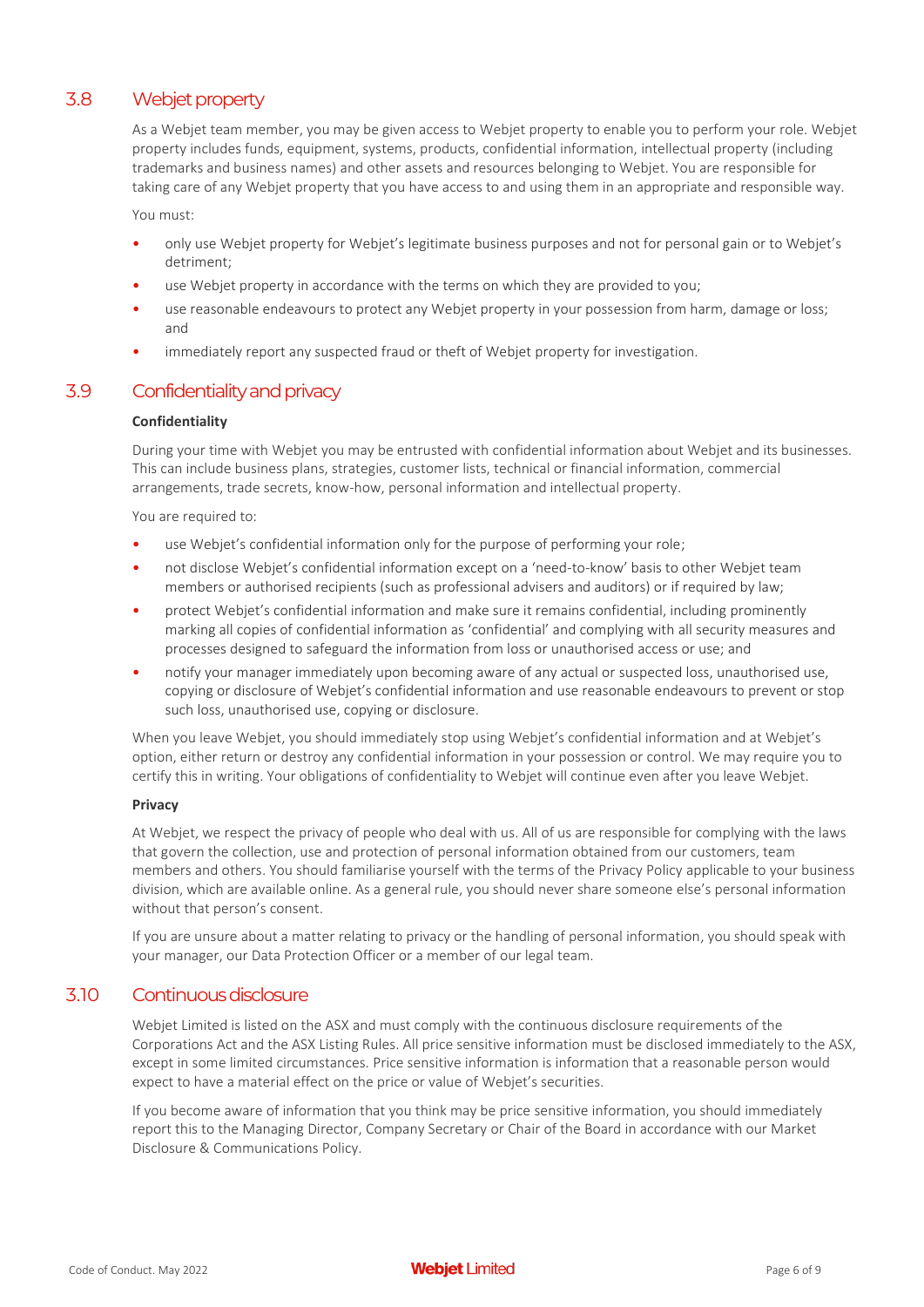Public disclosures and public statements about Webjet can only be made by authorised spokespeople. If you are not an authorised spokesperson for Webjet, you must refrain from making any public disclosure or statement about Webjet, including in any interview, speech, article, report or via Webjet's website.

For more information please refer to our *Market Disclosure & Communications Policy*.

#### 3.11 Internet, email and social media

You must use Webjet's information systems (including email, internet and phones) only in accordance with our Internet, Email and Social Media Policy. As a general rule, access to Webjet's information systems is provided to allow you to perform your role as a Webjet team member and for purposes directly related to Webjet's business and operations.

As a member of the broader community, we expect you to exercise prudence and good judgment when using social media. Only authorised social media representatives can represent Webjet on social media. Unless authorised, you must not make any social media commentary regarding Webjet or its policies, strategies, businesses or operations.

For more information please refer to our *Internet, Email and Social Media Policy*.

#### 3.12 Working with external parties

You are expected to deal fairly and honestly with all external parties that you engage with as a Webjet team member, including customers, suppliers, competitors, advisers, regulators and other business partners.

You should never take unfair advantage of an external party through illegal conduct, manipulation, undue influence, concealment, abuse of confidential information, misrepresentation of material facts or any other unethical practice.

#### 3.13 Political engagement

In situations where a government or regulatory decision may significantly affect our business, industry or the communities in which we operate, we may actively engage with the relevant government or regulatory officials or policymakers on such decisions. We are committed to undertaking these engagement activities in a manner that is responsible, in the best interests of our shareholders, employees and other relevant stakeholders and in compliance with applicable laws and reporting requirements. We do not otherwise engage in any political lobbying or similar activities or make political contributions or donations of any kind.

While we do not tolerate discrimination on the basis of personal political affiliation or lawful political activity, you must not use any Webjet resources to make any political contributions or to promote your own political views, causes or candidates.

#### 3.14 Record keeping

Keeping accurate and up-to-date records is important to our business. You must ensure that:

- all financial records, people records and systems are accurate, complete and honestly and reliably reflect Webjet's performance, transactions and financial position;
- all records are retained and preserved in accordance with all applicable laws and Webjet policies; and
- obsolete records are disposed of in a secure manner.

For more information please refer to our *Data Retention and Disposal Policy*.

# 4. Additional responsibilities for leaders.

We expect all our leaders and managers to foster a culture of honesty, integrity and ethical and law-abiding behaviour amongst other team members.

If you are a leader or manager, you are expected to:

- positively promote this Code by personal example;
- give clear and unambiguous guidance and support to team members regarding the operation of this Code;
- ensure this Code is communicated to and understood by all members of your team (and third parties who need to be aware of it) and hold them accountable for its compliance;
- encourage team members to feel comfortable and safe about speaking up and raising concerns;
- treat all complaints seriously, fairly and sympathetically;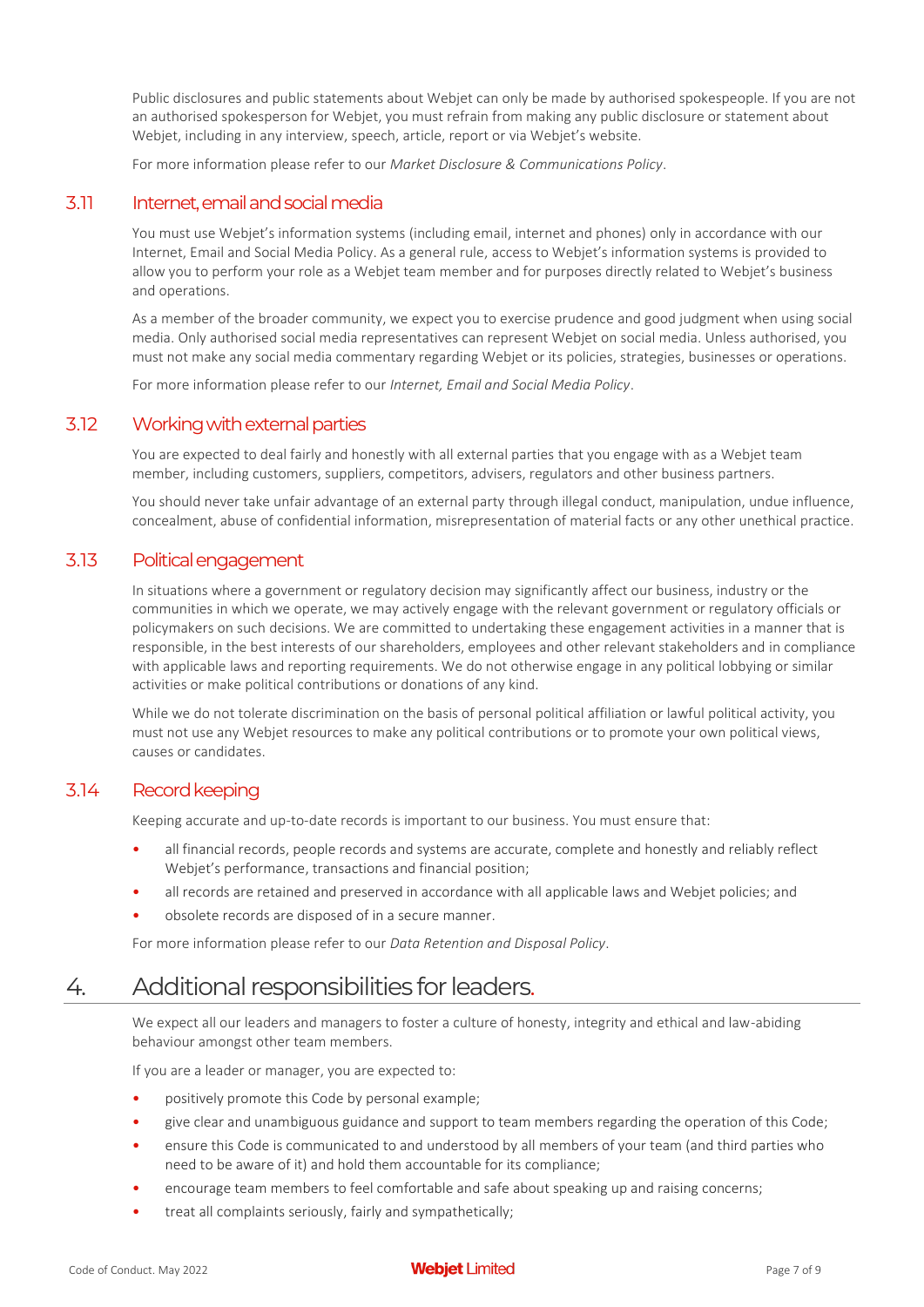- familiarise yourself with, and adhere to, the complaint reporting and resolution procedures set out in our Whistleblowing Policy;
- provide appropriate support to team members while a complaint is being investigated; and
- report any suspected violations of this Code or other unethical or unlawful behaviour in accordance with our Whistleblowing Policy.

## 5. Speak up.

At Webjet, we encourage and require you to speak up if you know or genuinely suspect there has been conduct that is improper, illegal, corrupt, fraudulent or in violation of this Code or another Webjet policy.

In most cases, you should raise your concern with your manager, or your manager's manager. If the matter is more serious, or if you don't feel comfortable raising your concern with your manager or their manager, you can raise it with our Compliance Officer or use our anonymous online reporting tool. If you are a member of the Board, you are encouraged to raise your concern with the Chair of the Board, the Chair of the Risk Committee or the Chair of the Audit Committee.

We are committed to ensuring that anyone who reports genuine concerns or suspected misconduct are supported and can do so without fear of victimisation or detrimental treatment, including but not limited to intimidation, disadvantage or reprisal.

For more information please refer to our *Whistleblowing Policy*.

# 6. Questions.

If you have any questions regarding this Code or how it should apply in a specific scenario, or if you have any feedback or comments on this Code, always feel free to speak with your manager, your manager's manager, or your HR leader.